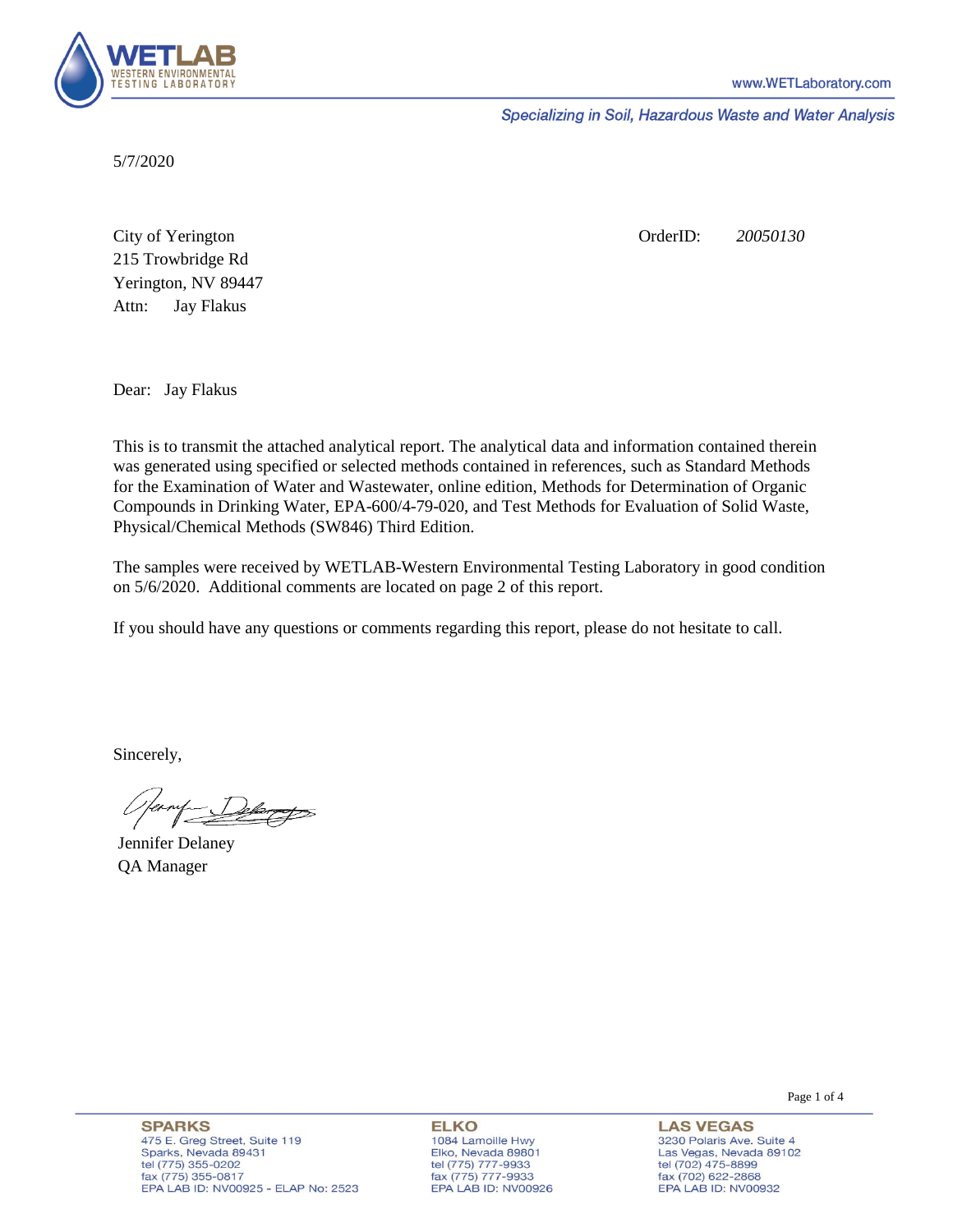### *City of Yerington - 20050130*

### **Specific Report Comments**

None

| <b>Report Legend</b> |                          |                                                                                                                                                                                                                           |
|----------------------|--------------------------|---------------------------------------------------------------------------------------------------------------------------------------------------------------------------------------------------------------------------|
| B                    |                          | Blank contamination; Analyte detected above the method reporting limit in an associated blank                                                                                                                             |
| D                    |                          | Due to the sample matrix dilution was required in order to properly detect and report the analyte. The reporting limit has<br>been adjusted accordingly.                                                                  |
| <b>HT</b>            | $\overline{\phantom{a}}$ | Sample analyzed beyond the accepted holding time                                                                                                                                                                          |
| J                    | $\overline{\phantom{a}}$ | The reported value is between the laboratory method detection limit and the laboratory practical quantitation limit. The<br>reported result should be considered an estimate.                                             |
| K                    |                          | The TPH Diesel Concentration reported here likely includes some heavier TPH Oil hydrocarbons reported in the TPH<br>Diesel range as per EPA 8015.                                                                         |
| L                    |                          | The TPH Oil Concentration reported here likely includes some lighter TPH Diesel hydrocarbons reported in the TPH Oil<br>range as per EPA 8015.                                                                            |
| M                    | $\mathbf{u}$             | The matrix spike/matrix spike duplicate (MS/MSD) values for the analysis of this parameter were outside acceptance<br>criteria due to probable matrix interference. The reported result should be considered an estimate. |
| N                    | $\overline{\phantom{a}}$ | There was insufficient sample available to perform a spike and/or duplicate on this analytical batch.                                                                                                                     |
| NC.                  |                          | Not calculated due to matrix interference                                                                                                                                                                                 |
| QD                   |                          | The sample duplicate or matrix spike duplicate analysis demonstrated sample imprecision. The reported result should be<br>considered an estimate.                                                                         |
| QL                   |                          | The result for the laboratory control sample (LCS) was outside WETLAB acceptance criteria and reanalysis was not<br>possible. The reported data should be considered an estimate.                                         |
| S                    |                          | Surrogate recovery was outside of laboratory acceptance limits due to matrix interference. The associated blank and LCS<br>surrogate recovery was within acceptance limits                                                |
| SC.                  |                          | Spike recovery not calculated. Sample concentration $>4X$ the spike amount; therefore, the spike could not be adequately<br>recovered                                                                                     |
| U                    | $\overline{\phantom{a}}$ | The analyte was analyzed for, but was not detected above the level of the reported sample reporting/quantitation limit. The<br>reported result should be considered an estimate.                                          |
| Conoral Lah Commonte |                          |                                                                                                                                                                                                                           |

#### **General Lab Comments**

Per method recommendation (section 4.4), Samples analyzed by methods EPA 300.0 and EPA 300.1 have been filtered prior to analysis.

The following is an interpretation of the results from EPA method 9223B:

A result of zero (0) indicates absence for both coliform and Escherichia coli meaning the water meets the microbiological requirements of the U.S. EPA Safe Drinking Water Act (SDWA). A result of one (1) for either test indicates presence and the water does not meet the SDWA requirements. Waters with positive tests should be disinfected by a certified water treatment operator and retested.

Per federal regulation the holding time for the following parameters in aqueous/water samples is 15 minutes: Residual Chlorine, pH, Dissolved Oxygen, Sulfite.

**LAS VEGAS** 3230 Polaris Ave. Suite 4 Las Vegas, Nevada 89102 tel (702) 475-8899 fax (702) 47 3-8899<br>fax (702) 622-2868<br>EPA LAB ID: NV00932

Page 2 of 4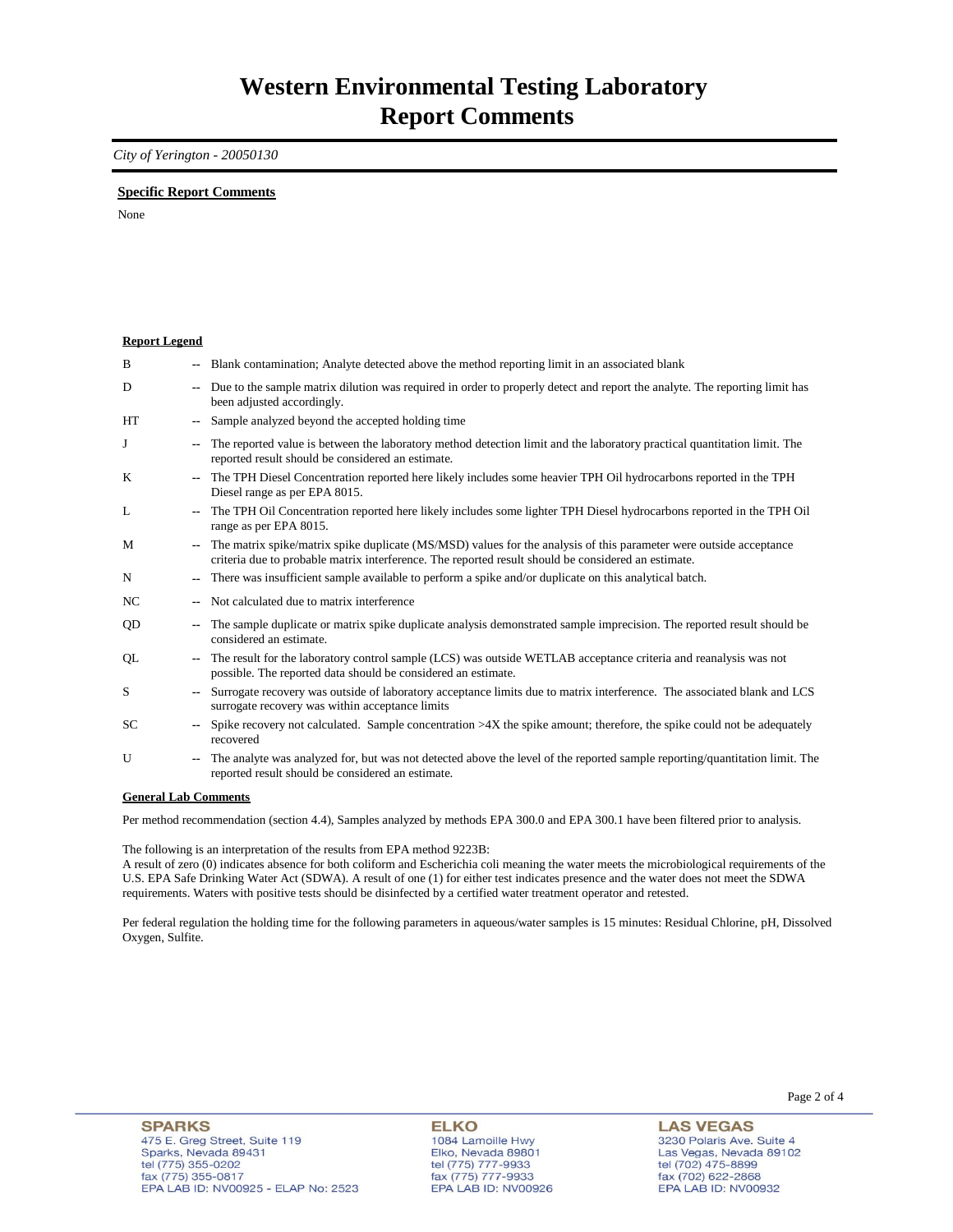## **Western Environmental Testing Laboratory Analytical Report**

| <b>City of Yerington</b>        |                                      |                                 |              |                     |                                     | <b>Date Printed:</b><br>5/7/2020         |                                     |                 |         |  |  |  |  |
|---------------------------------|--------------------------------------|---------------------------------|--------------|---------------------|-------------------------------------|------------------------------------------|-------------------------------------|-----------------|---------|--|--|--|--|
| 215 Trowbridge Rd               |                                      |                                 |              |                     |                                     | OrderID:<br>20050130                     |                                     |                 |         |  |  |  |  |
| Yerington, NV 89447             |                                      |                                 |              |                     |                                     |                                          |                                     |                 |         |  |  |  |  |
| <b>Attn:</b> Jay Flakus         |                                      |                                 |              |                     |                                     |                                          |                                     |                 |         |  |  |  |  |
| <b>Phone:</b> (775) 302-1155    | <b>Fax:</b><br><b>NoFax</b>          |                                 |              |                     |                                     |                                          |                                     |                 |         |  |  |  |  |
|                                 |                                      |                                 |              |                     |                                     |                                          |                                     |                 |         |  |  |  |  |
| <b>PO\Project:</b>              | LY-0255-C/OPEN/City of Yerington, NV |                                 |              |                     |                                     |                                          |                                     |                 |         |  |  |  |  |
| <b>Customer Sample ID:</b>      | South Lyon Medical                   |                                 |              |                     |                                     | Collect Date/Time: 5/6/2020 09:35        |                                     |                 |         |  |  |  |  |
| <b>WETLAB Sample ID:</b>        | 20050130-001                         | <b>Field Residual Chlorine:</b> |              | $0.42 \text{ mg/L}$ | <b>Receive Date:</b> 5/6/2020 11:24 |                                          |                                     |                 |         |  |  |  |  |
| Analyte                         | <b>Method</b>                        | <b>Results</b>                  | <b>Units</b> | DF                  | <b>RL</b>                           | Analyzed                                 | <b>DW MCL</b>                       | Pass/Fail LabID |         |  |  |  |  |
| <b>Microbiological Analyses</b> |                                      |                                 |              |                     |                                     |                                          |                                     |                 |         |  |  |  |  |
| <b>Total Coliform</b>           | SM 9223B (IDEXX 0                    |                                 | $/100$ mL    | $\,1$               |                                     | 5/6/2020                                 | $0/100$ mL                          | Pass            | NV00925 |  |  |  |  |
| Escherichia Coli                | SM 9223B (IDEXX 0                    |                                 | $/100$ mL    | 1                   |                                     | 5/6/2020                                 | $0/100$ mL                          | Pass            | NV00925 |  |  |  |  |
| <b>Customer Sample ID:</b>      | 4 Cherry Hills Dr.                   |                                 |              |                     |                                     | <b>Collect Date/Time:</b> 5/6/2020 08:45 |                                     |                 |         |  |  |  |  |
| <b>WETLAB Sample ID:</b>        | 20050130-002                         | <b>Field Residual Chlorine:</b> |              | $0.50$ mg/L         |                                     |                                          | <b>Receive Date:</b> 5/6/2020 11:24 |                 |         |  |  |  |  |
| Analyte                         | <b>Method</b>                        | <b>Results</b>                  | <b>Units</b> | DF                  | RL                                  | Analyzed                                 | <b>DW MCL</b>                       | Pass/Fail LabID |         |  |  |  |  |
| <b>Microbiological Analyses</b> |                                      |                                 |              |                     |                                     |                                          |                                     |                 |         |  |  |  |  |
| <b>Total Coliform</b>           | SM 9223B (IDEXX 0                    |                                 | $/100$ mL    | 1                   |                                     | 5/6/2020                                 | $0/100$ mL                          | Pass            | NV00925 |  |  |  |  |
| Escherichia Coli                | SM 9223B (IDEXX 0                    |                                 | $/100$ mL    | $\mathbf{1}$        |                                     | 5/6/2020                                 | $0/100$ mL                          | Pass            | NV00925 |  |  |  |  |
| <b>Customer Sample ID:</b>      | 185 Sunset Hills Dr.                 |                                 |              |                     |                                     | <b>Collect Date/Time:</b> 5/6/2020 09:00 |                                     |                 |         |  |  |  |  |
| <b>WETLAB Sample ID:</b>        | 20050130-003                         | <b>Field Residual Chlorine:</b> |              | $1.0 \text{ mg/L}$  |                                     |                                          | <b>Receive Date: 5/6/2020 11:24</b> |                 |         |  |  |  |  |
| Analyte                         | <b>Method</b>                        | <b>Results</b>                  | <b>Units</b> | DF                  | RL                                  | Analyzed                                 | <b>DW MCL</b>                       | Pass/Fail LabID |         |  |  |  |  |
| <b>Microbiological Analyses</b> |                                      |                                 |              |                     |                                     |                                          |                                     |                 |         |  |  |  |  |
| <b>Total Coliform</b>           | SM 9223B (IDEXX 0                    |                                 | $/100$ mL    | 1                   |                                     | 5/6/2020                                 | $0/100$ mL                          | Pass            | NV00925 |  |  |  |  |
| Escherichia Coli                | SM 9223B (IDEXX 0                    |                                 | $/100$ mL    | 1                   |                                     | 5/6/2020                                 | $0/100$ mL                          | Pass            | NV00925 |  |  |  |  |
| <b>Customer Sample ID:</b>      | 352 2nd Ave.                         |                                 |              |                     |                                     | <b>Collect Date/Time:</b> 5/6/2020 09:23 |                                     |                 |         |  |  |  |  |
| <b>WETLAB Sample ID:</b>        | 20050130-004                         | <b>Field Residual Chlorine:</b> |              | $0.35$ mg/L         |                                     |                                          | <b>Receive Date:</b> 5/6/2020 11:24 |                 |         |  |  |  |  |
| Analyte                         | <b>Method</b>                        | <b>Results</b>                  | <b>Units</b> | DF                  | RL                                  | Analyzed                                 | <b>DW MCL</b>                       | Pass/Fail LabID |         |  |  |  |  |
| <b>Microbiological Analyses</b> |                                      |                                 |              |                     |                                     |                                          |                                     |                 |         |  |  |  |  |
| <b>Total Coliform</b>           | SM 9223B (IDEXX 1                    |                                 | $/100$ mL    | 1                   |                                     | 5/6/2020                                 | $0/100$ mL                          | Fail            | NV00925 |  |  |  |  |
| Escherichia Coli                | SM 9223B (IDEXX 0                    |                                 | $/100$ mL    | 1                   |                                     | 5/6/2020                                 | $0/100$ mL                          | Pass            | NV00925 |  |  |  |  |

*DF=Dilution Factor, RL = Reporting Limit (minimum 3X the MDL), ND = Not Detected <RL or <MDL (if listed)* Page 3 of 4

**SPARKS** 475 E. Greg Street, Suite 119 Sparks, Nevada 89431<br>tel (775) 355-0202<br>fax (775) 355-0817 EPA LAB ID: NV00925 - ELAP No: 2523

**ELKO** 1084 Lamoille Hwy Polyton, Nevada 89801<br>tel (775) 777-9933<br>fax (775) 777-9933<br>EPA LAB ID: NV00926

**LAS VEGAS** 3230 Polaris Ave. Suite 4 Las Vegas, Nevada 89102<br>tel (702) 475-8899<br>fax (702) 622-2868<br>EPA LAB ID: NV00932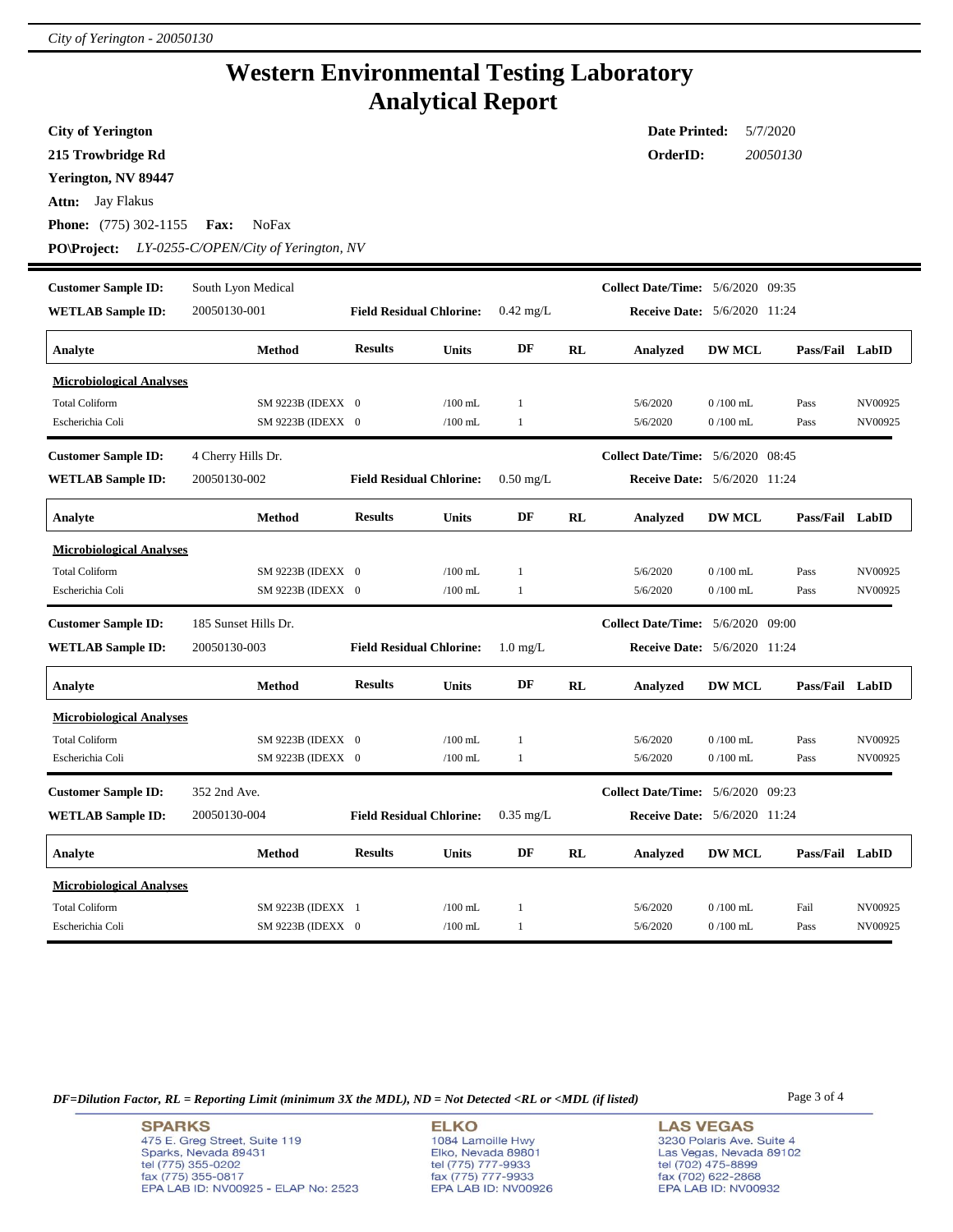# **Western Environmental Testing Laboratory QC Report**

| <b>OCBatchID</b> | <b>OCTvpe</b> | <b>Parameter</b>      | Method                 | <b>Result</b> | Actual | % Rec | <b>Units</b> |
|------------------|---------------|-----------------------|------------------------|---------------|--------|-------|--------------|
| QC20050266       | Blank 1       | <b>Total Coliform</b> | <b>SM 9223B (IDEX)</b> |               |        |       | $/100$ mL    |
|                  |               | Escherichia Coli      | <b>SM 9223B (IDEX)</b> |               |        |       | $/100$ mL    |

*DF=Dilution Factor, RL = Reporting Limit (minimum 3X the MDL), ND = Not Detected <RL or <MDL (if listed)* Page 4 of 4

**SPARKS** 475 E. Greg Street, Suite 119 Sparks, Nevada 89431<br>tel (775) 355-0202<br>fax (775) 355-0817 EPA LAB ID: NV00925 - ELAP No: 2523

**ELKO** 1084 Lamoille Hwy Polyton, Nevada 89801<br>tel (775) 777-9933<br>fax (775) 777-9933<br>EPA LAB ID: NV00926

**LAS VEGAS** 3230 Polaris Ave. Suite 4 Las Vegas, Nevada 89102<br>tel (702) 475-8899<br>fax (702) 622-2868<br>EPA LAB ID: NV00932